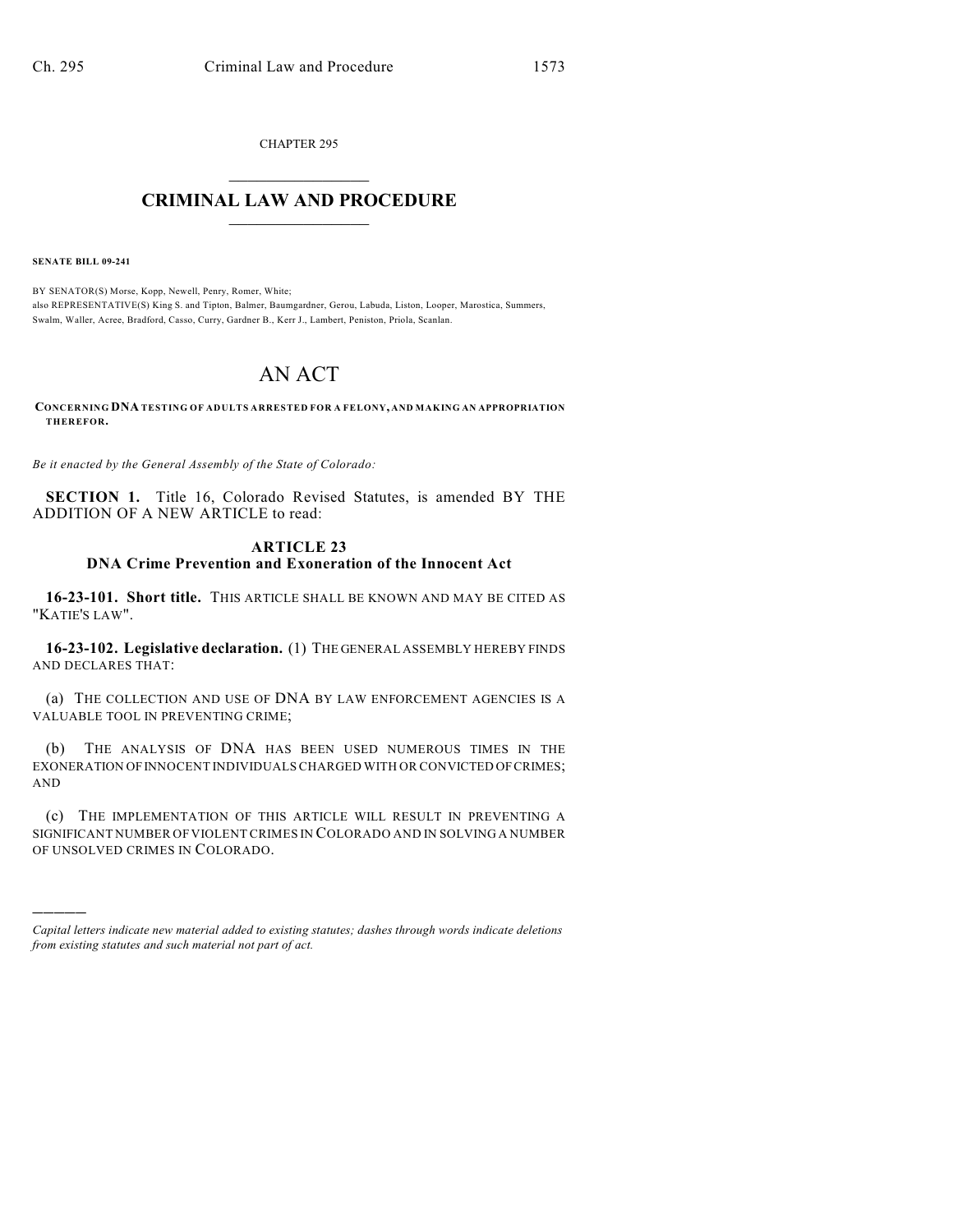**16-23-103. Collection of biological samples from persons arrested for or charged with felonies.** (1) THE FOLLOWING PERSONS SHALL SUBMIT TO COLLECTION OF A BIOLOGICAL SUBSTANCE SAMPLE FOR TESTING TO DETERMINE THE GENETIC MARKERS THEREOF, UNLESS THE PERSON HAS PREVIOUSLY PROVIDED A BIOLOGICAL SUBSTANCE SAMPLE FOR SUCH TESTING PURSUANT TO A STATUTE OF THIS STATE AND THE COLORADO BUREAU OF INVESTIGATION HAS THAT SAMPLE:

(a) EVERY ADULT ARRESTED ON OR AFTER SEPTEMBER 30, 2010, FOR A FELONY OFFENSE OR FOR THE INVESTIGATION OF A FELONY OFFENSE. THE ARRESTING LAW ENFORCEMENT AGENCY SHALL COLLECT THE BIOLOGICAL SUBSTANCE SAMPLE FROM THE ARRESTED PERSON AS PART OF THE BOOKING PROCESS.

(b) (I) EVERY ADULT WHO IS CHARGED WITH A FELONY BY AN INDICTMENT, INFORMATION, OR FELONY COMPLAINT FILED ON OR AFTER SEPTEMBER 30, 2010, AND WHO IS NOT ARRESTED IN CONNECTION WITH THE FELONY CHARGE ON OR AFTER SEPTEMBER 30, 2010, WHETHER BECAUSE THE PERSON'S ARREST OCCURRED BEFORE THAT DATE, BECAUSE THE PERSON'S APPEARANCE IS PROCURED BY SUMMONS RATHER THAN ARREST, OR FOR OTHER REASONS.

(II) IN CASES WHERE A BOOKING PROCESS OCCURS ON OR AFTER SEPTEMBER 30, 2010, THE LAW ENFORCEMENT AGENCY CONDUCTING THE BOOKING PROCESS SHALL COLLECT THE BIOLOGICAL SUBSTANCE SAMPLE FROM THE CHARGED ADULT AS PART OF THE BOOKING PROCESS.

(III) IN ALL OTHER CASES, UPON THE ADULT'S FIRST APPEARANCE IN COURT FOLLOWING THE FILING OF CHARGES, THE COURT SHALL REQUIRE THE ADULT TO SUBMIT TO COLLECTION OF A BIOLOGICAL SUBSTANCE SAMPLE BY THE INVESTIGATING AGENCY RESPONSIBLE FOR FINGERPRINTING PURSUANT TO SECTION 16-21-104, AND THAT AGENCY SHALL COLLECT THE SAMPLE.

(2) (a) AT THE PERSON'S FIRST APPEARANCE IN COURT FOLLOWING THE FILING OF CHARGES, THE COURT SHALL ADVISE THE PERSON THAT THE BIOLOGICAL SUBSTANCE SAMPLE COLLECTED PURSUANT TO THIS SECTION SHALL BE DESTROYED AND THE RESULTS OF THE TESTING OF THE SAMPLE SHALL BE EXPUNGED FROM THE FEDERAL COMBINED DNA INDEX SYSTEM AND ANY STATE INDEX SYSTEM PURSUANT TO THE CIRCUMSTANCES DESCRIBED IN SECTION 16-23-105.

(b) WHEN AN ACTION OCCURS THAT QUALIFIES AN ADULT FOR EXPUNGEMENT PURSUANT TO SECTION 16-23-105 (1), THE COURT OR DISTRICT ATTORNEY SHALL ADVISE THE ADULT THAT THE ADULT MAY MAKE A REQUEST TO THE COLORADO BUREAU OF INVESTIGATION TO HAVE THE BIOLOGICAL SUBSTANCE SAMPLE COLLECTED PURSUANT TO SECTION 16-23-103 DESTROYED AND RESULTS OF THE TESTING OF THE SAMPLE EXPUNGED FROM THE FEDERAL COMBINED DNA INDEX SYSTEM AND ANY STATE INDEX SYSTEM PURSUANT TO THE PROCESS DESCRIBED IN SECTION 16-23-105.

(3) IF COLLECTION OF A BIOLOGICAL SUBSTANCE SAMPLE IS IMPRACTICAL AT THE TIME SPECIFIED IN SUBSECTION (1) OF THIS SECTION, AN APPROPRIATE AGENCY MAY COLLECT A SAMPLE AT ANY OTHER TIME DURING THE ADULT'S DETENTION OR DURING THE PENDENCY OF CHARGES.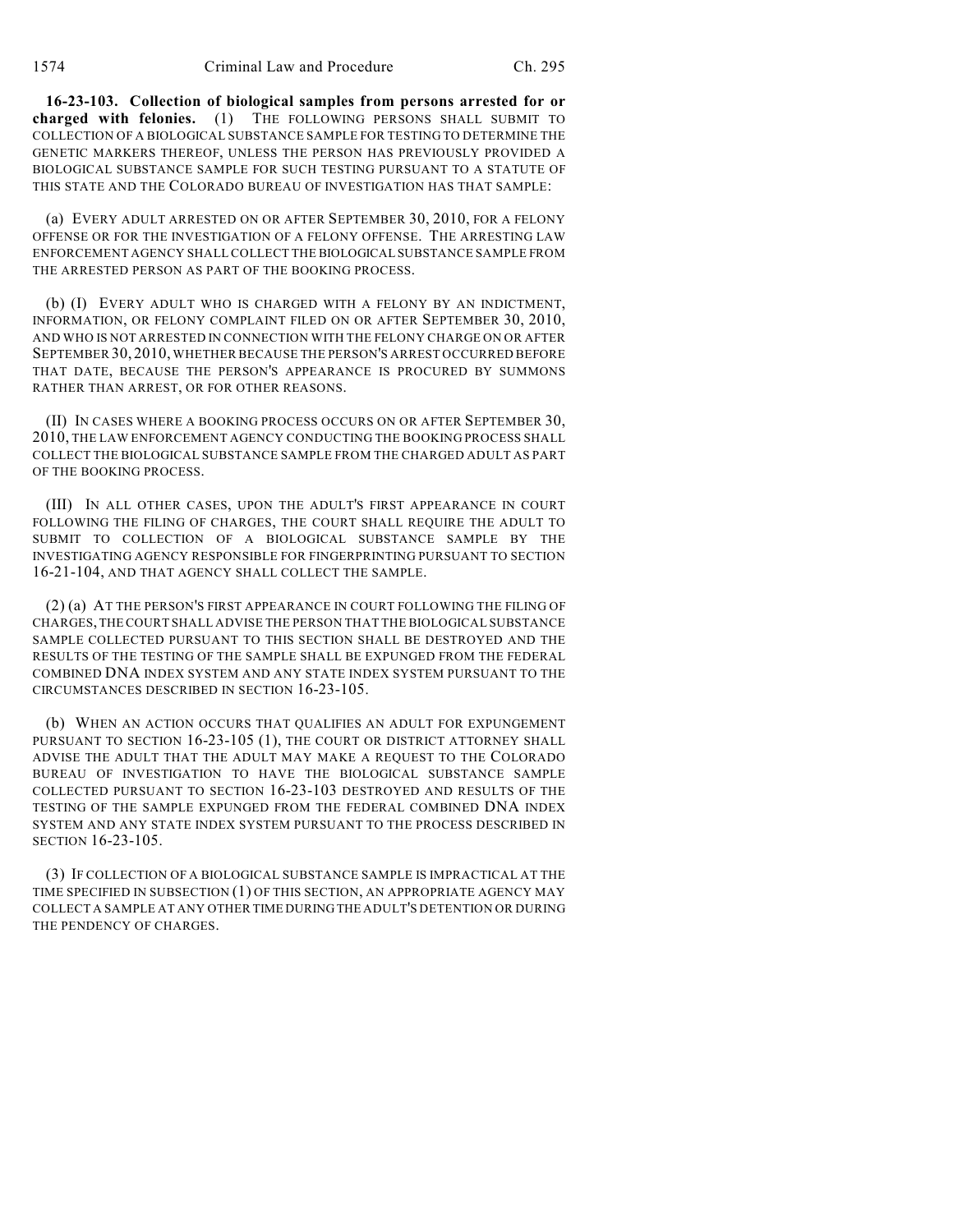(4) AN AGENCY COLLECTING A BIOLOGICAL SUBSTANCE SAMPLE PURSUANT TO THIS SECTION SHALL MAKE REASONABLE EFFORTS TO DETERMINE IF THE COLORADO BUREAU OF INVESTIGATION ALREADY HOLDS A BIOLOGICAL SUBSTANCE SAMPLE FROM THE ADULT. IF, BUT ONLY IF, THE AGENCY DETERMINES THAT THE COLORADO BUREAU OF INVESTIGATION ALREADY HOLDS A SAMPLE FROM THE ADULT, THEN THE AGENCY NEED NOT COLLECT A SAMPLE.

(5) A LAW ENFORCEMENT AGENCY MAY USE REASONABLE FORCE TO COLLECT BIOLOGICAL SUBSTANCE SAMPLES IN ACCORDANCE WITH THIS ARTICLE USING MEDICALLY RECOGNIZED PROCEDURES.

(6) EACH LAW ENFORCEMENT AGENCY THAT COLLECTS A BIOLOGICAL SUBSTANCE SAMPLE SHALL SUBMIT THE SAMPLE TO THE COLORADO BUREAU OF INVESTIGATION FOR TESTING.

**16-23-104. Collection and testing.** (1) THE COLORADO BUREAU OF INVESTIGATION SHALL PROVIDE ALL SPECIMEN VIALS, MAILING TUBES, LABELS, AND OTHER MATERIALS AND INSTRUCTIONS NECESSARY FOR THE COLLECTION OF BIOLOGICAL SUBSTANCE SAMPLES REQUIRED PURSUANT TO THIS ARTICLE.

(2) THE COLORADO BUREAU OF INVESTIGATION SHALL CHEMICALLY TEST THE BIOLOGICAL SUBSTANCE SAMPLES COLLECTED PURSUANT TO THIS ARTICLE. THE COLORADO BUREAU OF INVESTIGATION SHALL FILE AND MAINTAIN THE TESTING RESULTS IN THE STATE INDEX SYSTEM AFTER RECEIVING CONFIRMATION FROM THE ARRESTING OR CHARGING AGENCY THAT THE ADULT WAS CHARGED WITH A FELONY. IF THE COLORADO BUREAU OF INVESTIGATION DOES NOT RECEIVE CONFIRMATION OF A FELONY CHARGE WITHIN A YEAR AFTER RECEIVING THE SAMPLE FOR TESTING, THE COLORADO BUREAU OF INVESTIGATION SHALL DESTROY THE BIOLOGICAL SAMPLE AND ANY RESULTS FROM THE TESTING OF THE SAMPLE. THE COLORADO BUREAU OF INVESTIGATION SHALL FURNISH THE RESULTS TO A LAW ENFORCEMENT AGENCY UPON REQUEST. THE COLORADO BUREAU OF INVESTIGATION SHALL STORE AND PRESERVE ALL BIOLOGICAL SUBSTANCE SAMPLES OBTAINED PURSUANT TO THIS ARTICLE.

**16-23-105. Expungement.** (1) EXCEPT AS PROVIDED IN SUBSECTION (7) OF THIS SECTION, A PERSON WHOSE BIOLOGICAL SUBSTANCE SAMPLE IS COLLECTED PURSUANT TO SECTION 16-23-103 QUALIFIES FOR EXPUNGEMENT IF:

(a) IN THE CASE OF A SAMPLE COLLECTED BASED UPON THE FILING OF A CHARGE OR BASED UPON A FINAL COURT ORDER, EACH FELONY CHARGE STEMMING FROM THE CHARGES HAS, BY FINAL COURT ORDER, BEEN DISMISSED, RESULTED IN AN ACQUITTAL, OR RESULTED IN A CONVICTION FOR AN OFFENSE OTHER THAN A FELONY OFFENSE DESCRIBED IN TITLE 18, C.R.S.;

(b) IN THE CASE OF A SAMPLE COLLECTED BASED UPON AN ARREST:

(I) A FELONY CHARGE WAS NOT FILED WITHIN NINETY DAYS AFTER THE ARREST; OR

(II) EACH FELONY CHARGE STEMMING FROM THE ARREST HAS, BY FINAL COURT ORDER, BEEN DISMISSED, RESULTED IN AN ACQUITTAL, OR RESULTED IN A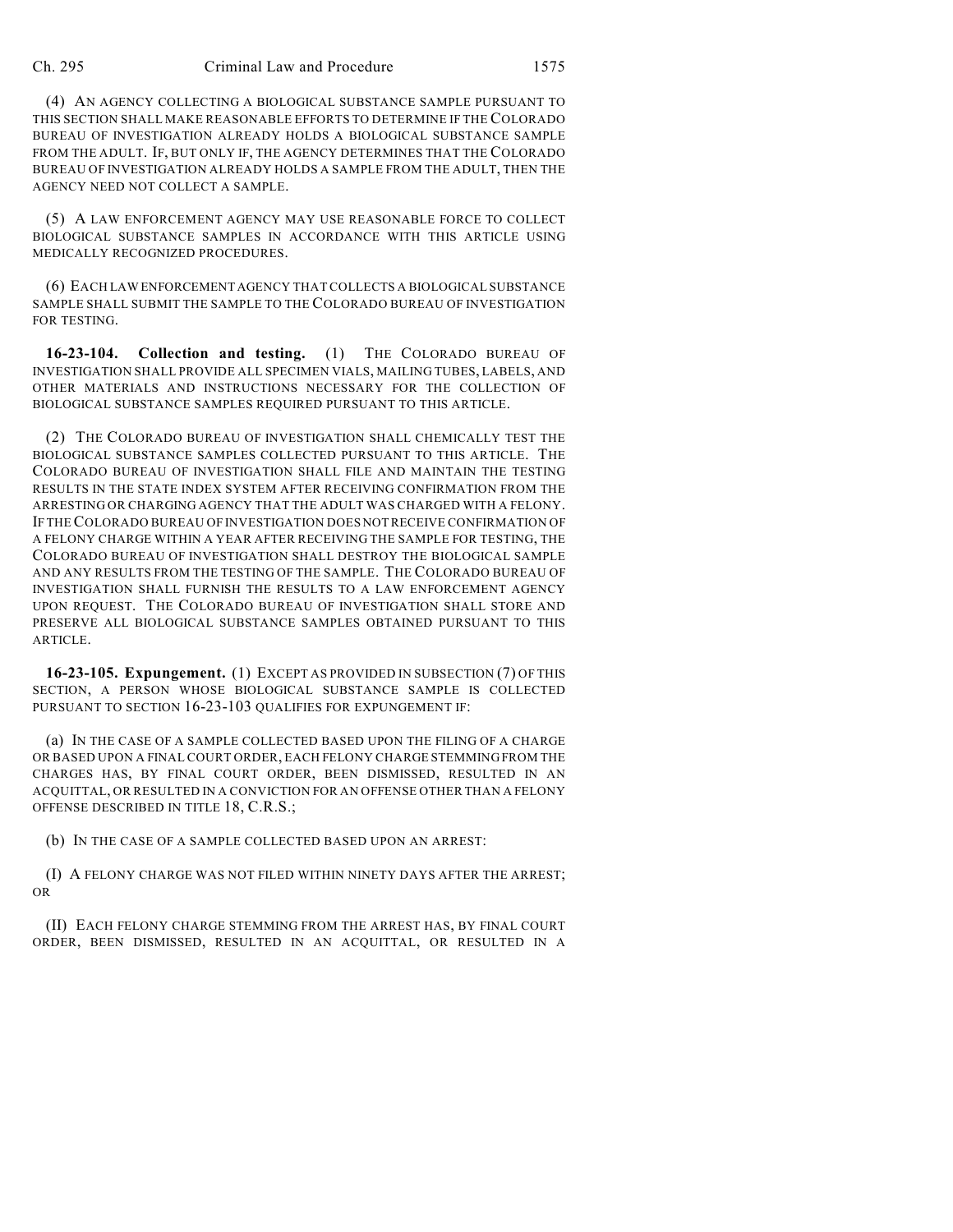CONVICTION FOR AN OFFENSE OTHER THAN A FELONY OFFENSE.

(2) A PERSON WHO QUALIFIES FOR EXPUNGEMENT UNDER SUBSECTION (1) OF THIS SECTION MAY SUBMIT A WRITTEN REQUEST FOR EXPUNGEMENT TO THE COLORADO BUREAU OF INVESTIGATION. THE REQUEST SHALL INCLUDE THE ITEMS LISTED IN THIS SUBSECTION (2) AND MAY INCLUDE ANY ADDITIONAL INFORMATION THAT MAY ASSIST THE BUREAU IN LOCATING THE RECORDS OF ARREST OR CHARGES OR THE BIOLOGICAL SUBSTANCE SAMPLE OR TESTING RESULTS. THE FOLLOWING INFORMATION SHALL BE INCLUDED IN THE SUBMITTED REQUEST:

(a) THE PERSON'S NAME, DATE OF BIRTH, AND MAILING ADDRESS;

(b) THE NAME OF THE AGENCY THAT COLLECTED THE BIOLOGICAL SUBSTANCE SAMPLE;

(c) THE DATE OF ARREST OR OTHER DATE WHEN THE SAMPLE WAS TAKEN;

(d) WHETHER ANY CHARGES WERE FILED STEMMING FROM THE ARREST FOR WHICH A BIOLOGICAL SUBSTANCE SAMPLE WAS COLLECTED, THE IDENTITY OF THE COURT, AND THE CASE NUMBER OF EACH CASE IN WHICH CHARGES WERE FILED; AND

(e) A DECLARATION THAT, TO THE BEST OF THE PERSON'S KNOWLEDGE, HE OR SHE QUALIFIES FOR EXPUNGEMENT.

(3) UPON RECEIPT OF A REQUEST SATISFYING THE REQUIREMENTS OF SUBSECTION (2) OF THIS SECTION, THE COLORADO BUREAU OF INVESTIGATION SHALL PROMPTLY SUBMIT A WRITTEN INQUIRY TO THE DISTRICT ATTORNEY IN THE JURISDICTION IN WHICH THE PERSON'S BIOLOGICAL SUBSTANCE SAMPLE WAS COLLECTED CONCERNING THE OUTCOME OF THE ARREST OR CHARGES.

(4) WITHIN NINETY DAYS AFTER RECEIVING THE REQUEST SUBMITTED PURSUANT TO SUBSECTION (2) OF THIS SECTION, THE COLORADO BUREAU OF INVESTIGATION SHALL DESTROY THE BIOLOGICAL SUBSTANCE SAMPLE COLLECTED PURSUANT TO SECTION 16-23-103 AND EXPUNGE THE RESULTS OF THE TESTING OF THE SAMPLE FROM THE FEDERAL COMBINED DNA INDEX SYSTEM AND ANY STATE INDEX SYSTEM, UNLESS THE BUREAU RECEIVES WRITTEN NOTIFICATION FROM THE APPLICABLE DISTRICT ATTORNEY THAT THE PERSON DOES NOT QUALIFY FOR EXPUNGEMENT AND THE REASONS THAT THE PERSON DOES NOT QUALIFY.

(5) WITHIN THIRTY DAYS AFTER RECEIVING A NOTICE FROM A DISTRICT ATTORNEY PURSUANT TO SUBSECTION (4) OF THIS SECTION, OR AT THE END OF THE NINETY-DAY PERIOD IDENTIFIED IN SUBSECTION (4) OF THIS SECTION, WHICHEVER IS EARLIER, THE COLORADO BUREAU OF INVESTIGATION SHALL SEND NOTIFICATION BY FIRST CLASS MAIL TO THE PERSON ARRESTED OR CHARGED, EITHER STATING THAT THE BUREAU HAS DESTROYED THE BIOLOGICAL SUBSTANCE SAMPLE AND EXPUNGED THE RESULTS OF THE TESTING OF THE SAMPLE OR STATING WHY THE BUREAU HAS NOT DESTROYED THE SAMPLE AND EXPUNGED THE TEST RESULTS.

(6) A DATA BANK OR DATABASE MATCH SHALL NOT BE ADMITTED AS EVIDENCE AGAINST A PERSON IN A CRIMINAL PROSECUTION AND SHALL NOT BE USED AS A BASIS TO IDENTIFY A PERSON IF THE MATCH IS: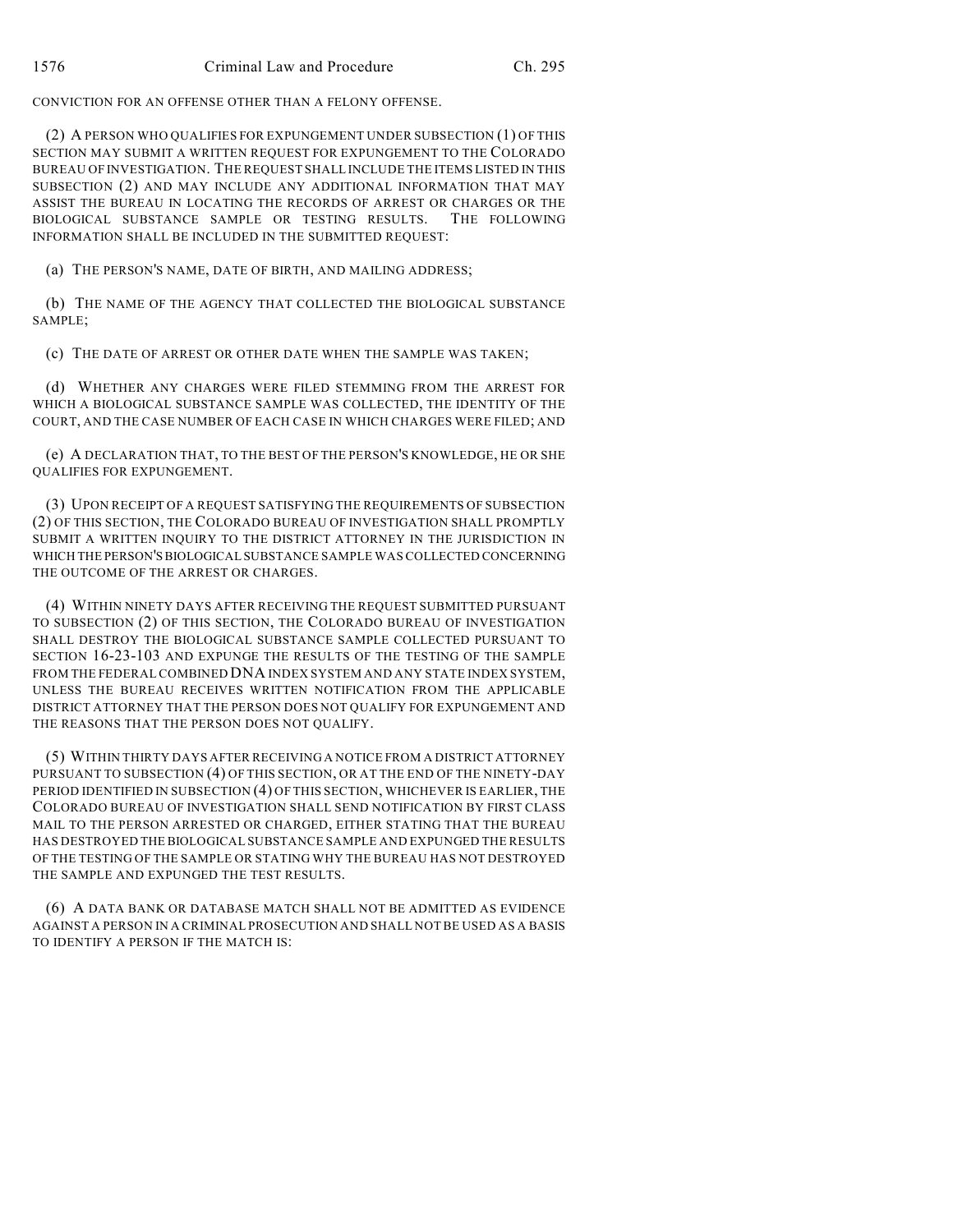(a) DERIVED FROM A BIOLOGICAL SUBSTANCE SAMPLE THAT IS REQUIRED TO BE DESTROYED OR EXPUNGED PURSUANT TO THIS SECTION; AND

(b) OBTAINED AFTER THE REQUIRED DATE OF DESTRUCTION OR EXPUNGEMENT.

(7) THIS SECTION SHALL NOT APPLY IF THE PERSON HAS BEEN ARRESTED FOR, CHARGED WITH, OR CONVICTED OF SOME OTHER OFFENSE ON THE BASIS OF WHICH A BIOLOGICAL SUBSTANCE SAMPLE WAS OR COULD HAVE BEEN COLLECTED UNDER STATE STATUTE.

(8) FOR PURPOSES OF THIS SECTION, A COURT ORDER SHALL NOT BE DEEMED FINAL IF TIME REMAINS FOR AN APPEAL OR APPLICATION FOR DISCRETIONARY REVIEW WITH RESPECT TO THE ORDER.

**SECTION 2.** 24-72-302 (4), Colorado Revised Statutes, is amended to read:

**24-72-302. Definitions.** As used in this part 3, unless the context otherwise requires:

(4) "Criminal justice records" means all books, papers, cards, photographs, tapes, recordings, or other documentary materials, regardless of form or characteristics, that are made, maintained, or kept by any criminal justice agency in the state for use in the exercise of functions required or authorized by law or administrative rule, including but not limited to the results of chemical biological substance testing to determine genetic markers conducted pursuant to sections 16-11-102.4, 16-11-104, 16-11-204.3, and 16-11-308 (4.5), AND 16-23-104, C.R.S.

**SECTION 3.** 24-72-305 (1.5), Colorado Revised Statutes, is amended to read:

**24-72-305. Allowance or denial of inspection - grounds - procedure - appeal.** (1.5) On the ground that disclosure would be contrary to the public interest, the custodian of criminal justice records shall deny access to the results of chemical biological substance testing to determine the genetic markers conducted pursuant to sections  $16-11-102.4$ ,  $16-11-104$ ,  $16-11-204.3$ , and  $16-11-308$  (4.5), AND 16-23-104, C.R.S.

**SECTION 4.** 24-33.5-104.5 (3), Colorado Revised Statutes, is amended to read:

**24-33.5-104.5. Powers of executive director - DNA evidence issues - working group.** (3) (a) After completing the report required in subsection (2) of this section, the working group shall convene to make recommendations to the general assembly for legislation addressing the issues of DNA evidence retention and storage. The recommendations shall include, but need not be limited to, standardized time lines for retention of reasonable and relevant DNA evidence, provision of storage facilities, and best practices for evidence collection and storage. The working group shall make its recommendations by December 1, 2010.

(b) THE WORKING GROUP SHALL CONVENE TO DISCUSS AND MAKE RECOMMENDATIONS REGARDING THE APPROPRIATENESS AND IMPLEMENTATION OF SENATE BILL 09-241. PRIOR TO JANUARY 12, 2010, THE WORKING GROUP SHALL PROVIDE A REPORT TO THE GENERAL ASSEMBLY REGARDING ITS DISCUSSION AND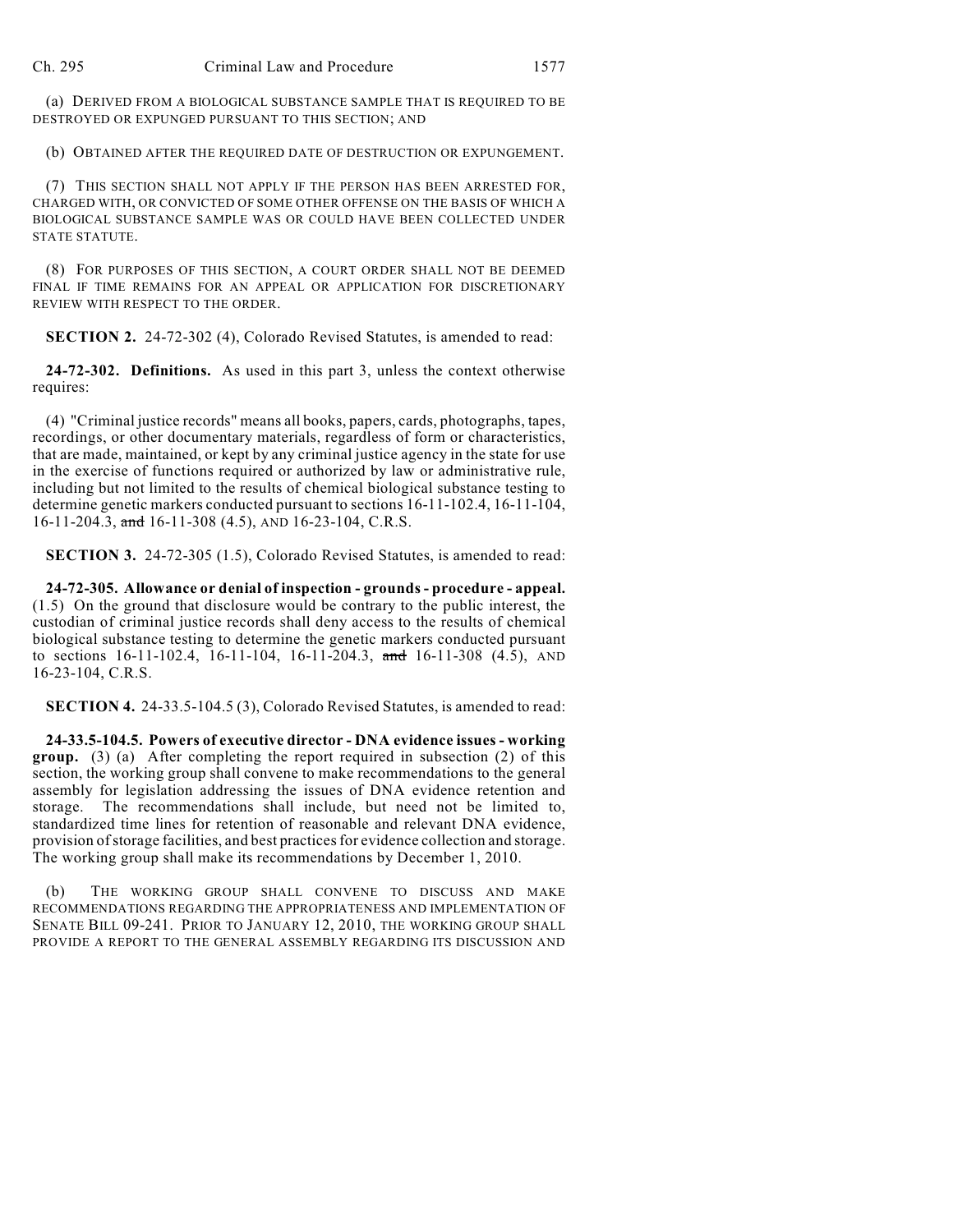RECOMMENDATIONS REGARDING THE APPROPRIATENESS AND IMPLEMENTATION OF SENATE BILL 09-241. THE REPORT MAY INCLUDE BOTH A MAJORITY AND MINORITY REPORT.

**SECTION 5.** 24-33.5-415.6, Colorado Revised Statutes, is amended to read:

**24-33.5-415.6. Offender identification - fund.** (1) There is hereby created in the state treasury the offender identification fund, referred to in this section as the "fund". Moneys in the fund shall consist of COSTS AND SURCHARGES LEVIED PURSUANT TO THIS SECTION AND payments for genetic testing received from offenders pursuant to sections 16-11-102.4, 18-1.3-407, and 19-2-925.6, C.R.S. Subject to annual appropriations by the general assembly, the executive director and the state court administrator are authorized to expend moneys in the fund to pay for genetic testing of offenders pursuant to sections 16-11-102.4 and 18-1.3-407, C.R.S. At the end of any fiscal year, all unexpended and unencumbered moneys in the fund shall remain therein and shall not be credited or transferred to the general fund or any other fund.

(2) (Deleted by amendment, L. 2006, p. 1692, § 14, effective July 1, 2007.)

(3) (a) A COST OF TWO DOLLARS AND FIFTY CENTS IS HEREBY LEVIED ON EACH CRIMINAL ACTION RESULTING IN A CONVICTION OR IN A DEFERRED JUDGMENT AND SENTENCE, AS PROVIDED IN SECTION 18-1.3-102, C.R.S., FOR A FELONY, A MISDEMEANOR, OR MISDEMEANOR TRAFFIC OFFENSE, CHARGED PURSUANT TO STATE STATUTE. THE DEFENDANT SHALL PAY THE COSTS TO THE CLERK OF THE COURT. EACH CLERK SHALL TRANSMIT THE MONEYS TO THE STATE TREASURER, WHO SHALL CREDIT THE SAME TO THE FUND.

(b) THE PROVISIONS OF SECTIONS 18-1.3-701 AND 18-1.3-702, C.R.S., SHALL APPLY AS TO THE COLLECTION OF COSTS LEVIED PURSUANT TO THIS SUBSECTION (3).

(4) A SURCHARGE OF TWO DOLLARS AND FIFTY CENTS IS HEREBY LEVIED AGAINST EACH PENALTY ASSESSMENT NOTICE ISSUED PURSUANT TO SECTION 42-4-1701, C.R.S., FOR A MISDEMEANOR OR A CLASS 1 OR CLASS 2 MISDEMEANOR TRAFFIC OFFENSE UNDER STATE STATUTE THAT RESULTS IN PAYMENT OF THE PENALTY ASSESSMENT WITHOUT THE COMMENCEMENT OF A CRIMINAL ACTION. ALL MONEYS COLLECTED BY THE DEPARTMENT OF REVENUE PURSUANT TO THIS SUBSECTION (4) SHALL BE TRANSMITTED TO THE STATE TREASURER, WHO SHALL CREDIT THE SAME TO THE FUND.

(5) A COST OF TWO DOLLARS AND FIFTY CENTS IS HEREBY LEVIED AGAINST EACH CIVIL ACTION RESULTING IN AN ADMISSION OF LIABILITY OR A JUDGMENT AGAINST THE DEFENDANT FOR A CLASS A OR CLASS B TRAFFIC INFRACTION CHARGED PURSUANT TO STATE STATUTE. THE DEFENDANT SHALL PAY THE COST TO THE CLERK OF THE COURT. EACH CLERK SHALL TRANSMIT THE MONEYS TO THE STATE TREASURER, WHO SHALL CREDIT THE SAME TO THE FUND.

(6) A SURCHARGE OF TWO DOLLARS AND FIFTY CENTS IS HEREBY LEVIED AGAINST EACH PENALTY ASSESSMENT NOTICE ISSUED PURSUANT TO SECTION 42-4-1701, C.R.S., FOR A CLASS A OR CLASS B TRAFFIC INFRACTION UNDER STATE STATUTE THAT RESULTS IN PAYMENT OF THE PENALTY ASSESSMENT WITHOUT THE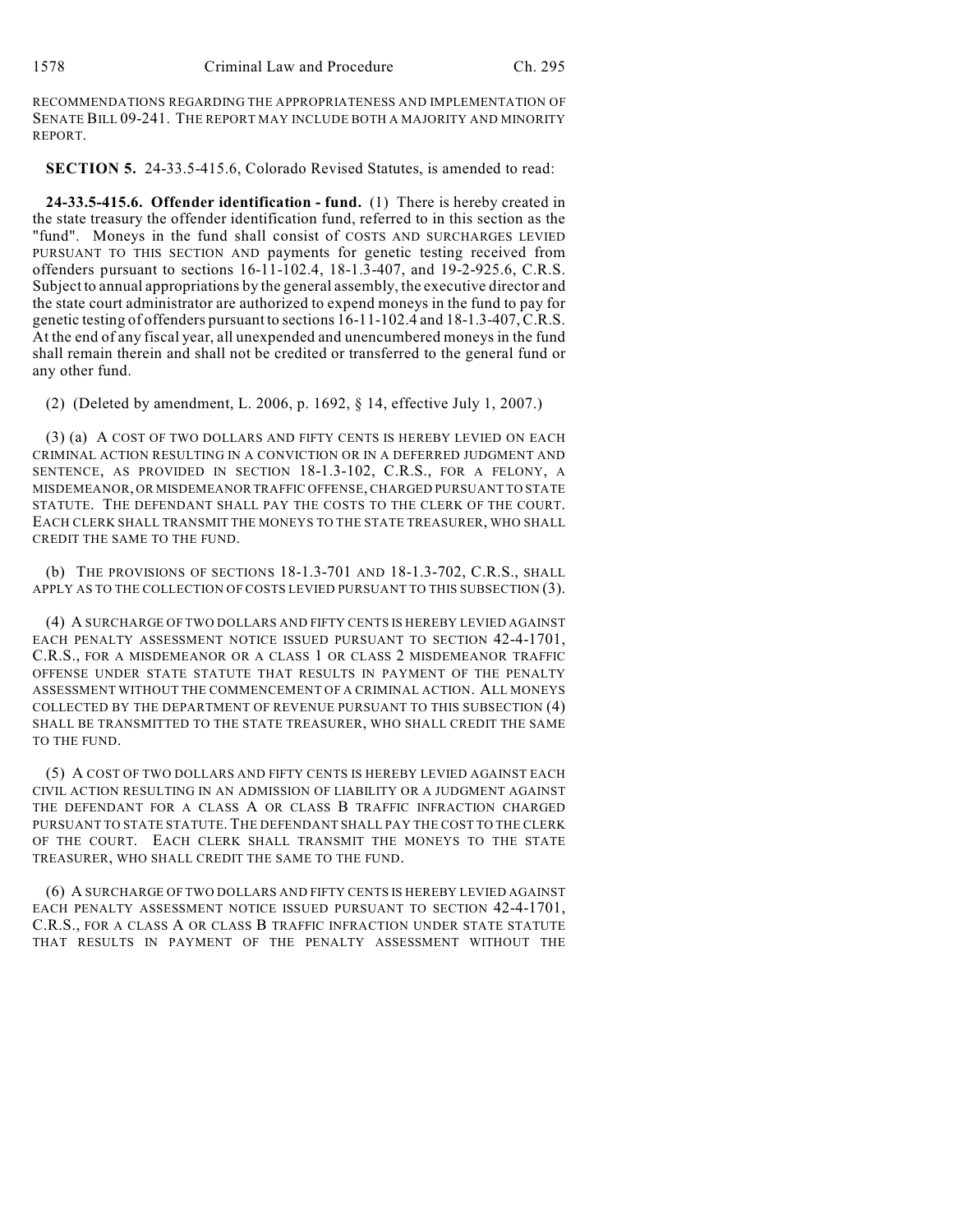COMMENCEMENT OF A CIVIL ACTION. ALL MONEYS COLLECTED BY THE DEPARTMENT OF REVENUE PURSUANT TO THIS SUBSECTION (6) SHALL BE TRANSMITTED TO THE STATE TREASURER, WHO SHALL CREDIT THE SAME TO THE FUND.

(7) A SURCHARGE OF TWO DOLLARS AND FIFTY CENTS IS HEREBY LEVIED AGAINST EACH PENALTY ASSESSMENT ISSUED PURSUANT TO SECTION 33-6-104,C.R.S., THAT RESULTS IN PAYMENT OF THE PENALTY ASSESSMENT WITHOUT THE COMMENCEMENT OF A CRIMINAL ACTION. ALL MONEYS COLLECTED BY THE DIVISION OF WILDLIFE IN THE DEPARTMENT OF NATURAL RESOURCES PURSUANT TO THIS SUBSECTION (7) SHALL BE TRANSMITTED TO THE STATE TREASURER, WHO SHALL CREDIT THE SAME TO THE FUND.

(8) A SURCHARGE OF TWO DOLLARS AND FIFTY CENTS IS HEREBY LEVIED AGAINST EACH PENALTY ASSESSMENT ISSUED PURSUANT TO SECTION 33-15-102,C.R.S., THAT RESULTS IN PAYMENT OF THE PENALTY ASSESSMENT WITHOUT THE COMMENCEMENT OF A CRIMINAL ACTION. ALL MONEYS COLLECTED BY THE DIVISION OF PARKS AND OUTDOOR RECREATION IN THE DEPARTMENT OF NATURAL RESOURCES PURSUANT TO THIS SUBSECTION (8) SHALL BE TRANSMITTED TO THE STATE TREASURER, WHO SHALL CREDIT THE SAME TO THE FUND.

(9) THE COURT MAY WAIVE A COST OR SURCHARGE LEVIED PURSUANT TO THIS SECTION IF THE COURT DETERMINES THE DEFENDANT IS INDIGENT.

**SECTION 6.** 42-4-1701, Colorado Revised Statutes, is amended BY THE ADDITION OF A NEW SUBSECTION to read:

**42-4-1701. Traffic offenses and infractions classified - penalties - penalty and** surcharge schedule. (8) THE SURCHARGES DESCRIBED IN SUBSECTIONS (4) TO (6) OF THIS SECTION ARE SEPARATE AND DISTINCT FROM A SURCHARGE LEVIED PURSUANT TO SECTION 24-33.5-415.6, C.R.S.

**SECTION 7.** 42-4-1707 (3) (a) and (6), Colorado Revised Statutes, are amended to read:

**42-4-1707. Summons and complaint or penalty assessment notice for misdemeanors, petty offenses, and misdemeanor traffic offenses - release registration.** (3) (a) Whenever a penalty assessment notice for a misdemeanor, petty offense, or misdemeanor traffic offense is issued pursuant to section 42-4-1701 (5) (a), the penalty assessment notice which THAT shall be served upon the defendant by the peace officer shall contain the name and address of the defendant, the license number of the vehicle involved, if any, the number of the defendant's driver's license, if any, a citation of the statute alleged to have been violated, a brief description of the offense, the date and approximate location thereof, the amount of the penalty prescribed for the offense, the amount of the surcharge SURCHARGES thereon pursuant to sections  $24-4.1-119$  (1) (f), and 24-4.2-104 (1), AND 24-33.5-415.6, C.R.S., the number of points, if any, prescribed for the offense pursuant to section 42-2-127, and the date the penalty assessment notice is served on the defendant; shall direct the defendant to appear in a specified county court at a specified time and place in the event the penalty and surcharge SURCHARGES thereon are not paid; shall be signed by the peace officer; and shall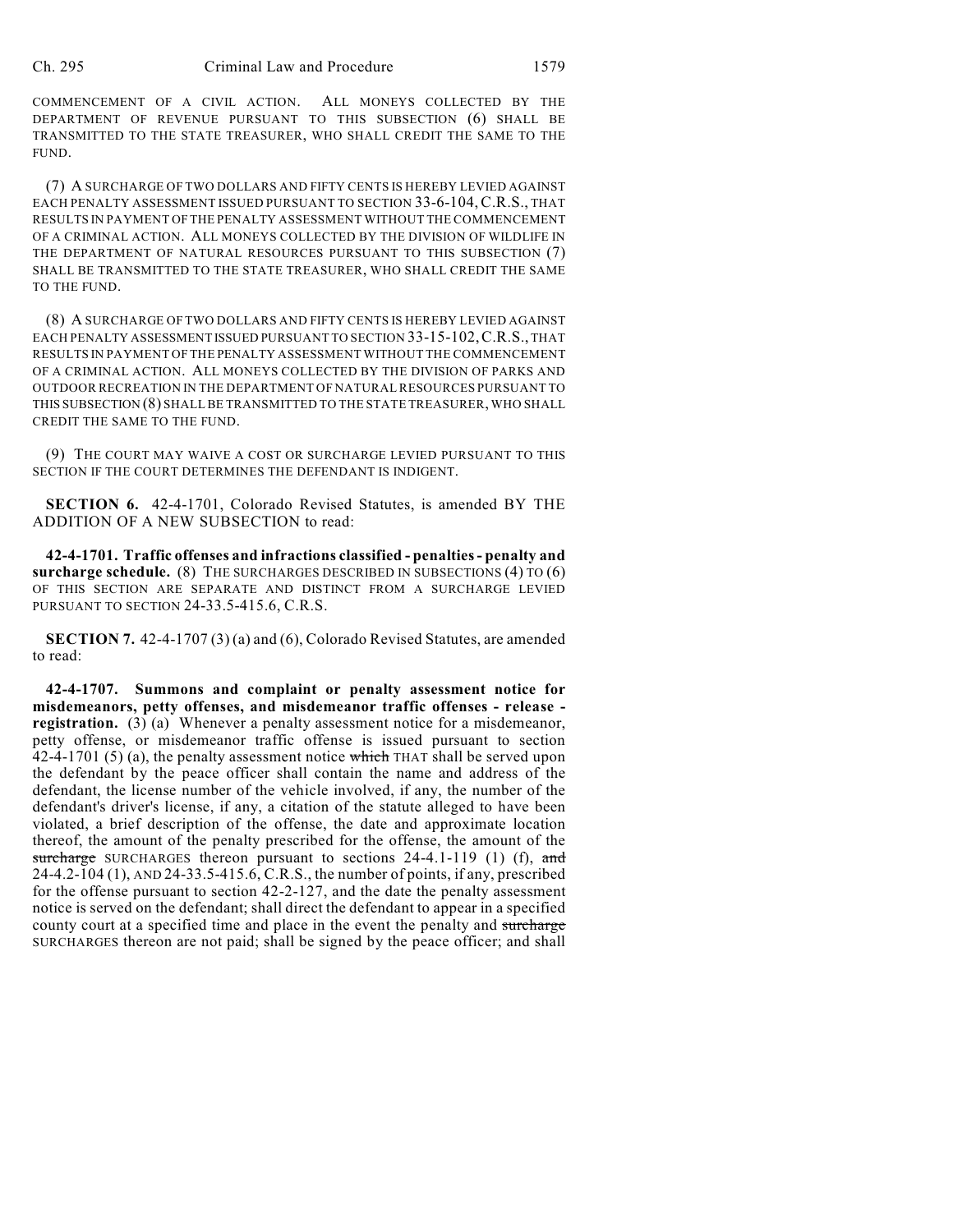contain a place for the defendant to elect to execute a signed acknowledgment of guilt and an agreement to pay the penalty prescribed and surcharge SURCHARGES thereon within twenty days, as well as such other information as may be required by law to constitute the penalty assessment notice to be a summons and complaint, should the prescribed penalty and surcharge SURCHARGES thereon not be paid within the time allowed in section 42-4-1701.

(6) If the defendant is otherwise eligible to be issued a summons and complaint or a penalty assessment notice for a violation of this title punishable as a misdemeanor, petty offense, or misdemeanor traffic offense and if the defendant does not possess a valid Colorado driver's license, the defendant, in order to secure release, as provided in this section, must either consent to be taken by the officer to the nearest mailbox and to mail the amount of the penalty and surcharge SURCHARGES thereon to the department or must execute a promise to appear in court on the penalty assessment notice or on the summons and complaint. If the defendant does possess a valid Colorado driver's license, the defendant shall not be required to execute a promise to appear on the penalty assessment notice or on the summons and complaint. The peace officer shall not require any person who is eligible to be issued a summons and complaint or a penalty assessment notice for a violation of this title to produce or divulge such person's social security number.

**SECTION 8.** 42-4-1709 (1), Colorado Revised Statutes, is amended to read:

**42-4-1709. Penalty assessment notice for traffic infractions - violations of provisions by officer - driver's license.** (1) Whenever a penalty assessment notice for a traffic infraction is issued pursuant to section 42-4-1701 (5) (a), the penalty assessment notice which THAT shall be served upon the defendant by the peace officer shall contain the name and address of the defendant, the license number of the vehicle involved, if any, the number of the defendant's driver's license, if any, a citation of the statute alleged to have been violated, a brief description of the traffic infraction, the date and approximate location thereof, the amount of the penalty prescribed for the traffic infraction, the amount of the surcharge SURCHARGES thereon pursuant to sections 24-4.1-119 (1) (f), and 24-4.2-104 (1), AND 24-33.5-415.6, C.R.S., the number of points, if any, prescribed for the traffic infraction pursuant to section 42-2-127, and the date the penalty assessment notice is served on the defendant; shall direct the defendant to appear in a specified county court at a specified time and place in the event the penalty and surcharge SURCHARGES thereon is ARE not paid; shall be signed by the peace officer; and shall contain a place for the defendant to elect to execute a signed acknowledgment of liability and an agreement to pay the penalty prescribed and surcharge SURCHARGES thereon within twenty days, as well as such other information as may be required by law to constitute the penalty assessment notice to be a summons and complaint, should the prescribed penalty and surcharge SURCHARGES thereon not be paid within the time allowed in section 42-4-1701.

**SECTION 9.** 33-6-104, Colorado Revised Statutes, is amended to read:

**33-6-104. Imposition of penalty - procedures.** (1) Any person who violates any of the provisions of articles 1 to 6 of this title or any rule  $\sigma r$  regulation of the commission that does not have a specific penalty listed is guilty of a misdemeanor and, upon conviction thereof, shall be punished by a fine of fifty dollars, A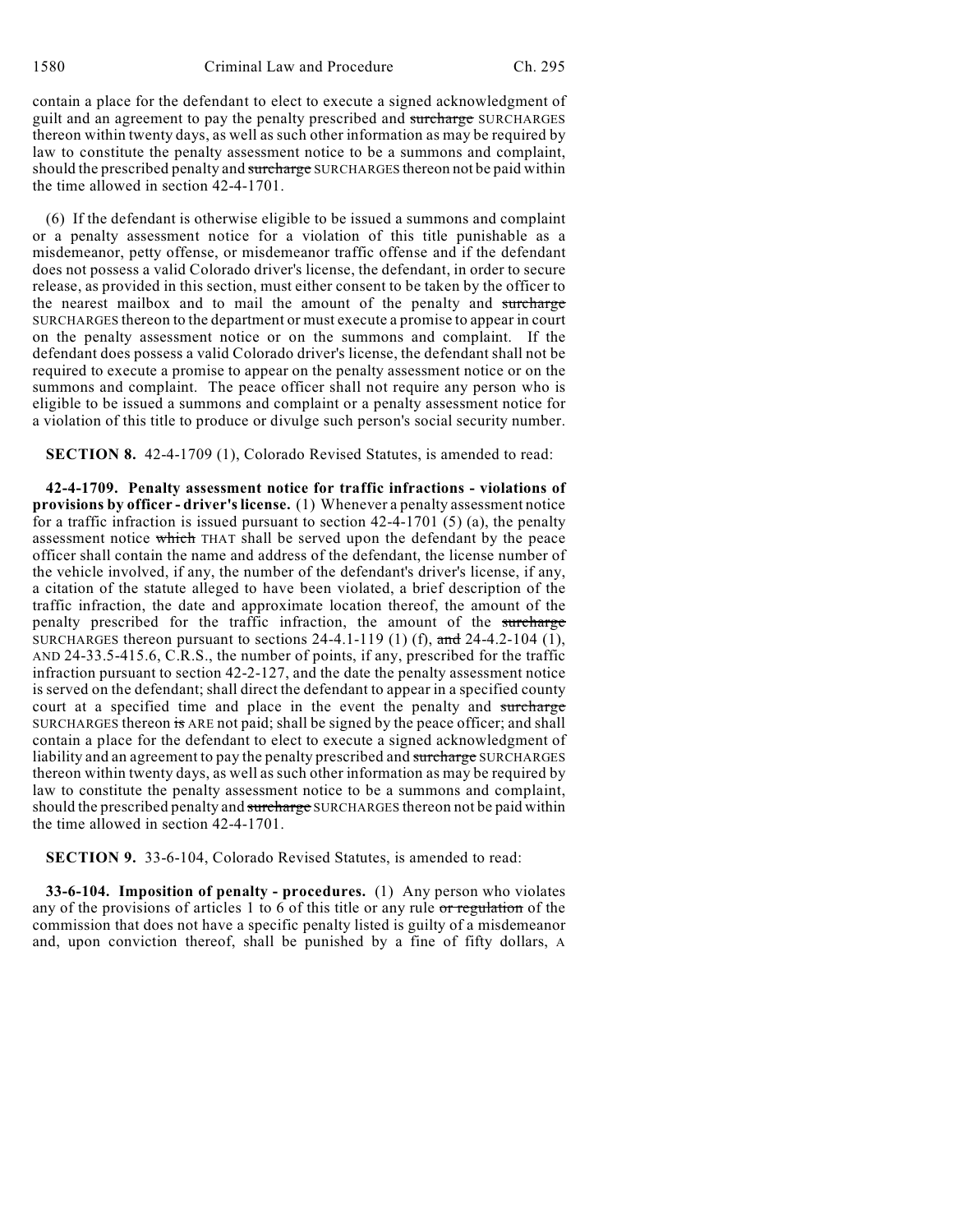SURCHARGE AS DESCRIBED IN SECTION 24-33.5-415.6,C.R.S., and an assessment of five license suspension points.

(2) At the time that any person is charged with violating any misdemeanor provisions of articles 1 to 6 of this title or any rule or regulation of the commission, the officer shall issue a summons and complaint to the alleged offender or, in the case of a violation for which a fine of a fixed amount is prescribed, may give the alleged offender an opportunity to voluntarily pay the fine AND SURCHARGE in the form of a penalty assessment. Penalty assessments shall not be issued for violations for which minimum and maximum fines have been established. The penalty assessment notice given to the alleged offender shall contain the information required in and be in the form of a summons and complaint and shall specify in dollars the amount of the penalty to be assessed for the alleged offense and the amount of the surcharge SURCHARGES to be collected pursuant to section SECTIONS 24-4.2-104 (1) AND 24-33.5-415.6, C.R.S. If the alleged offender accepts such notice and pays the fine and the surcharge SURCHARGES entered thereon to the division within fifteen days of issuance of the notice, such acceptance and payment shall constitute an acknowledgment of guilt by such person of the violation set forth in the penalty assessment notice. Any person who accepts a penalty assessment notice but who does not furnish satisfactory evidence of identity or who the officer has reasonable and probable grounds to believe will disregard a written promise to pay the specified fine and surcharge SURCHARGES may be taken by the officer to the nearest known post-office facility and BE required to remit the amount of the specified fine and surcharge SURCHARGES to the division immediately by mail in United States currency or other legal tender by money order or personal check. Refusal or inability to remit the specified fine and surcharge SURCHARGES by mail when required shall constitute a refusal to accept a penalty assessment notice. The officer shall advise the person arrested of the license suspension points to be assessed in accordance with section 33-6-106. Checks tendered by the violator to and accepted by the division and on which payment is received by the division shall be deemed sufficient receipt. If the fine and surcharge SURCHARGES are not so paid, then the officer who issued the penalty assessment notice shall docket the summons and complaint with a court of competent jurisdiction for appearance by the person to answer the charges therein contained at such time and place as is specified in the summons and complaint.

**SECTION 10.** 33-15-102 (2), Colorado Revised Statutes, is amended to read:

**33-15-102. Imposition of penalty - procedures.** (2) At the time that any person is charged with violating any petty offense or misdemeanor provisions of articles 10 to 15 or 32 of this title or any rule of the board, the officer shall issue a summons and complaint to the alleged offender or, in the case of a violation for which a fine of a fixed amount is prescribed, may give the alleged offender an opportunity to voluntarily pay the fine AND SURCHARGE in the form of a penalty assessment. Penalty assessments shall not be issued for violations for which minimum and maximum fines have been established. The penalty assessment notice given to the alleged offender shall contain the information required in and be in the form of a summons and complaint and shall specify in dollars the amount of the penalty to be assessed for the alleged offense AND THE AMOUNT OF THE SURCHARGE TO BE COLLECTED PURSUANT TO SECTION 24-33.5-415.6, C.R.S. If the alleged offender accepts such notice and pays the fine AND SURCHARGE entered thereon to the